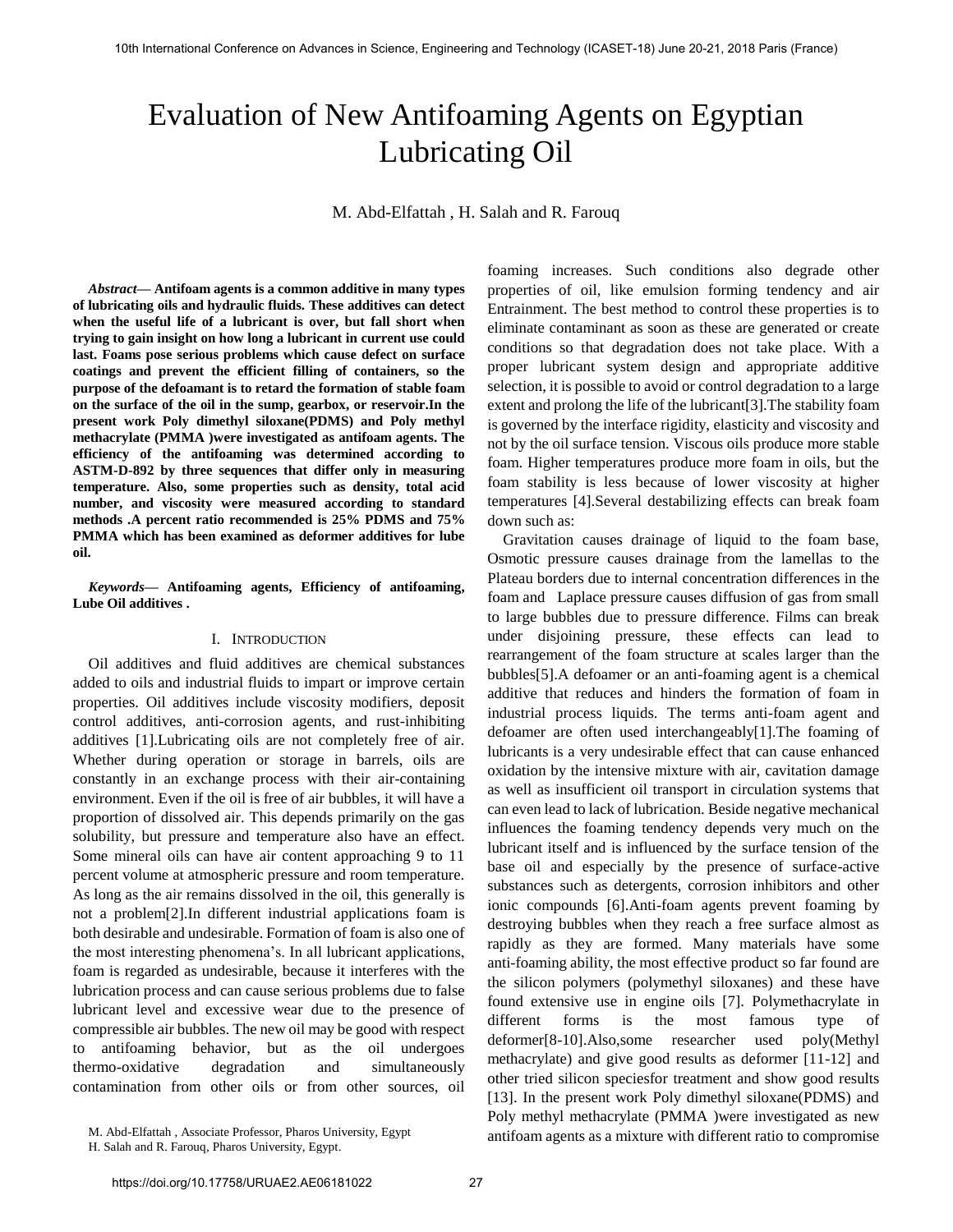the price .

## II. MATERIAL AND METHODS

The anti-foaming used is mixture of polymethylmethacrylate & siloxane in different ratios and tested with lube oil.



Fig. (1) structure of Siloxane



Fig.(2) structure of polymethylmethacrylate

• Samples of anti-foaming additives: different ratios of PMMA and Poly dimethyl Siloxane (PDMS) as wt% of lube oil beside pure addition of PMMA & pure addition of Poly dimethyl Siloxane, 5000 ppm as wt% of lube oil.

• The variables studied were density, viscosity, total acid number and Antifoam Test Method (Foam Efficiency) ASTM D-892

#### III. III.RESULTS AND DISCUSSIONS

Polymethylmethacrylate (PMMA) and poly-dimethyl Siloxane (PDMS) were used as anti-foaming additives which mixed in different ratio of 5000 ppm additives on oil as wt% besides using each additive individually (5000 ppm). The ratios used are related to PMMA: PDMS as follows: PMMA: PDMS =  $(2:1 - 1:2 - 1:1 - 1:3 - 3:1)$ 

## *A. Effect of Antifoaming Concentration on lube oil Density:*

As shown in Figure (3) , as PDMS Concentration increases, the density of lube oil increases (up to 25 %) then decreases( from 25 % to 50 %) then increases and this can be attributed to the ratio 1: 1 (50%: 50%)is the best ratio of anti - foaming performance .While figure (4) shown the effect of each anti -foaming individually on the lube oil density using 5000 PPM.









## *B. Effect of Antifoaming Concentration on lube oil Viscosity:*

As shown in Figure (5) as PDMS concentration increases, the viscosity of the lube oil slightly changes up to 75 %PDMS then increases. While figure (6) shown the effect of each anti -foaming individually on lube oil viscosity using 5000 PPM.



Fig. (5) Relation between Viscosity of Oil With the corresponding Antifoaming Conc.



Fig. (6) Relation between viscosities of lube Oil With each Antifoaming Concentration 5000 PPM.

## **C.** *Effect of Antifoaming Concentration on lube oil TAN***:**

As shown in Figure (7), PDMS concentration increases, the TAN of lube oil slightly change increasing as overall.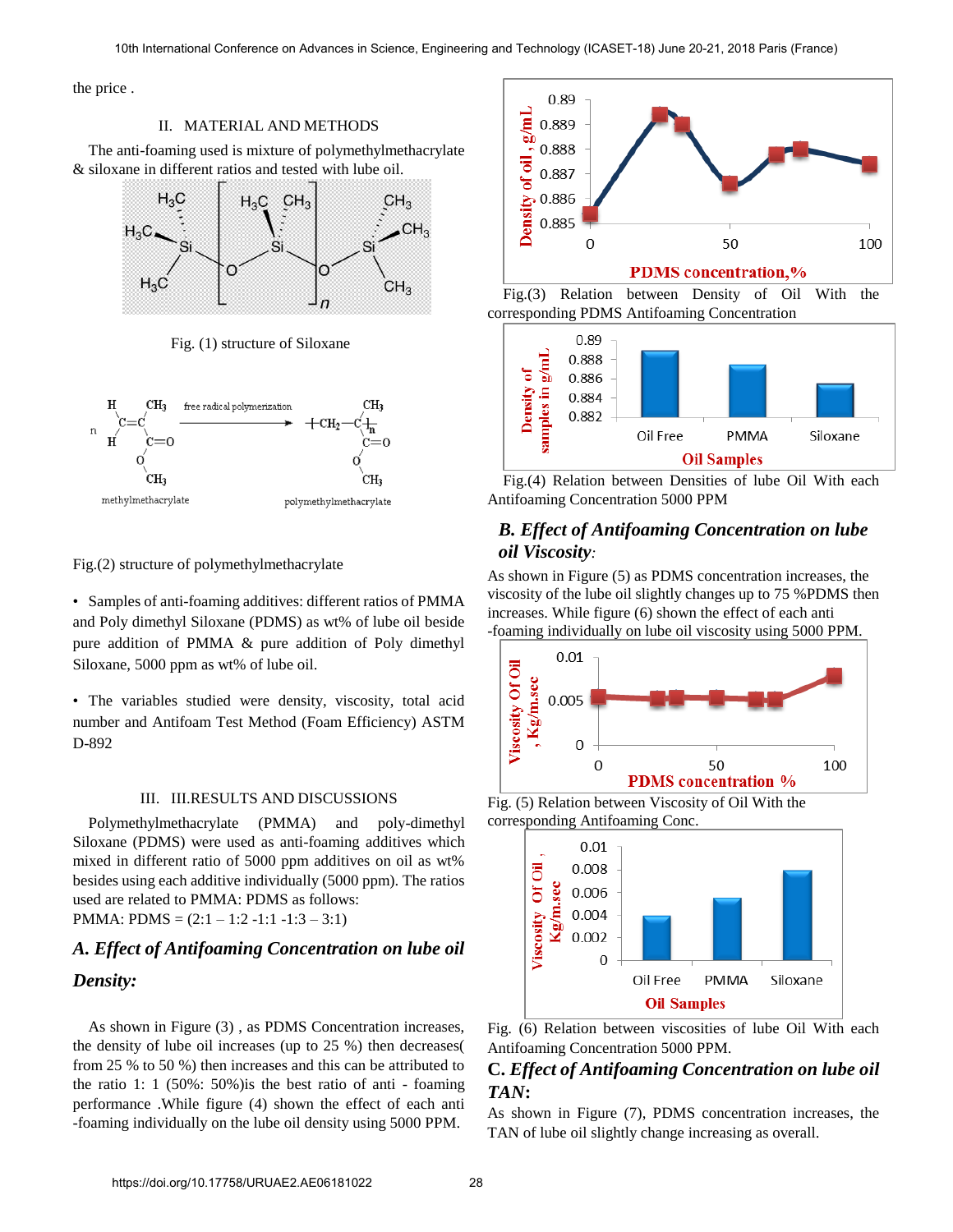

Fig. (7) Relation Between total acid number Of Oil With the corresponding Antifoaming Concentration.

## *D. Effect of Antifoaming Concentration on lube oil foam efficiency:*

As discuss pervious, the foam efficiency has 3 sequences depends on temperature, as shown in figures (8-10), the effect of different ratio of PMMA & PDMS on foam efficiency during the 3 sequences. The results show that, the highest foam efficiency in sequence 1 is 66.5% and this is a bad performance and the best and the same performance in sequence 1 at 100% PDMS and the recipe of 75% PMMA & 25% PDMS as shown in figure (8).

While in sequence 2 which is the most important step, the worst foam efficiency is 120% at 66.5% PDMS, and the best performance in sequence 2 at and 100% PMMA and 25% PDMS as shown in figure (9).

While in sequence 3 the worst foam efficiency is 200% at 66.5% PDMS, and the best performance in sequence 3 at 25% PDMS and 100% PMMA as shown in figure (10).

From the previous results, the blending with PDMS decrease the cost and the anti-foaming additive PMMA is a new one in this field which has not yet established his performance as an anti-foaming additive for lube oil.



figure (8) Relation Between foam efficiency squence 1 Of Oil With the corresponding Antifoaming Concentration.



Figure (9) Relation Between foam efficiency squence 2 Of Oil With the corresponding Antifoaming Concentration.



Figure (10) Relation Between foam efficiency squence 3 Of Oil With the corresponding Antifoaming Concentration.

## **IV. CONCLUSION**

A new material had been considered as antifoam additive which is Polymethylmethacrylate (PMMA) but its characterization has not been fully examined as deformer additives in the lube oil.

Poly dimethyl siloxane (PDMS) which is recommended as antifoam additive as deformer has been used. A percent ratio recommended is 25% PDMS and 75% PMMA which has been examined as deformer additives for lube oil. Decreasing the price of the deformer by adding PMMA due the high price of PDMS.

## **V. ACKNOWLEDGMENT**

I wish to thank everyone who helped me complete this dissertation. Without their continued efforts and support, I would have not been able to bring this work to a successful completion. Eng/Hunida Mohamed Sleem, Eng// Esraa Mohamed Aly and Eng/Amjad Alaa Abdelhady.

## **REFERENCES**

- [1] [Nehal Sabry Ahmed, et al ' Preparation and Evaluation of Some Lube Oil](https://doi.org/10.1080/00914030500403391)  [Additives Based on Polyethylene Glycol, International Journal of](https://doi.org/10.1080/00914030500403391)  [Polymeric Materials and Polymeric Biomaterials, 2006, 55:10, 761-771.](https://doi.org/10.1080/00914030500403391) <https://doi.org/10.1080/00914030500403391>
- [2] [Rudnick L, Lubricant Additives Chemistry and Applications, New York,](https://doi.org/10.1201/9780824747404)  [United States of America, Marcel Derker Inc, 2003 ISBN 0-8247-0857-1.](https://doi.org/10.1201/9780824747404) <https://doi.org/10.1201/9780824747404>
- [3] K. . Nakashima, Rept. Osaka. Inst.Ind. Research, Ch.4, No.2, 1952, 49-52.

..